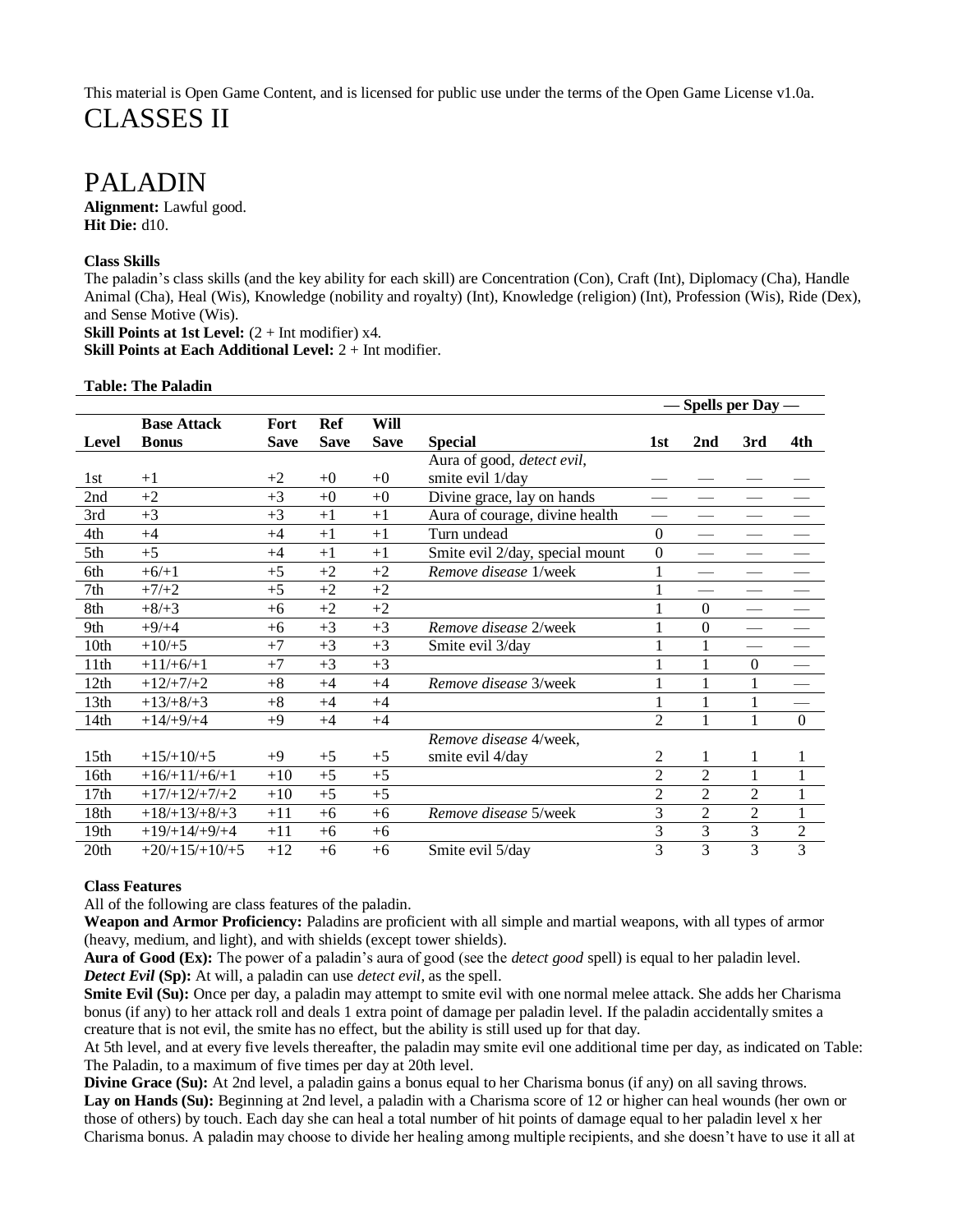once. Using lay on hands is a standard action.

Alternatively, a paladin can use any or all of this healing power to deal damage to undead creatures. Using lay on hands in this way requires a successful melee touch attack and doesn't provoke an attack of opportunity. The paladin decides how many of her daily allotment of points to use as damage after successfully touching an undead creature.

**Aura of Courage (Su):** Beginning at 3rd level, a paladin is immune to fear (magical or otherwise). Each ally within 10 feet of her gains a +4 morale bonus on saving throws against fear effects.

This ability functions while the paladin is conscious, but not if she is unconscious or dead.

**Divine Health (Ex):** At 3rd level, a paladin gains immunity to all diseases, including supernatural and magical diseases. **Turn Undead (Su):**When a paladin reaches 4th level, she gains the supernatural ability to turn undead. She may use this ability a number of times per day equal to  $3 + her$  Charisma modifier. She turns undead as a cleric of three levels lower would.

**Spells:** Beginning at 4th level, a paladin gains the ability to cast a small number of divine spells, which are drawn from the paladin spell list. A paladin must choose and prepare her spells in advance.

To prepare or cast a spell, a paladin must have a Wisdom score equal to at least 10 + the spell level. The Difficulty Class for a saving throw against a paladin's spell is  $10 +$  the spell level  $+$  the paladin's Wisdom modifier.

Like other spellcasters, a paladin can cast only a certain number of spells of each spell level per day. Her base daily spell allotment is given on Table: The Paladin. In addition, she receives bonus spells per day if she has a high Wisdom score. When Table: The Paladin indicates that the paladin gets 0 spells per day of a given spell level, she gains only the bonus spells she would be entitled to based on her Wisdom score for that spell level The paladin does not have access to any domain spells or granted powers, as a cleric does.

A paladin prepares and casts spells the way a cleric does, though she cannot lose a prepared spell to spontaneously cast a *cure*  spell in its place. A paladin may prepare and cast any spell on the paladin spell list, provided that she can cast spells of that level, but she must choose which spells to prepare during her daily meditation.

Through 3rd level, a paladin has no caster level. At 4th level and higher, her caster level is one-half her paladin level. *Special Mount* (Sp): Upon reaching 5th level, a paladin gains the service of an unusually intelligent, strong, and loyal steed to serve her in her crusade against evil (see below). This mount is usually a heavy warhorse (for a Medium paladin) or a warpony (for a Small paladin).

Once per day, as a full-round action, a paladin may magically call her mount from the celestial realms in which it resides. This ability is the equivalent of a spell of a level equal to one-third the paladin's level. The mount immediately appears adjacent to the paladin and remains for 2 hours per paladin level; it may be dismissed at any time as a free action. The mount is the same creature each time it is summoned, though the paladin may release a particular mount from service.

Each time the mount is called, it appears in full health, regardless of any damage it may have taken previously. The mount also appears wearing or carrying any gear it had when it was last dismissed. Calling a mount is a conjuration (calling) effect. Should the paladin's mount die, it immediately disappears, leaving behind any equipment it was carrying. The paladin may not summon another mount for thirty days or until she gains a paladin level, whichever comes first, even if the mount is somehow returned from the dead. During this thirty-day period, the paladin takes  $a - 1$  penalty on attack and weapon damage rolls.

*Remove Disease* **(Sp):** At 6th level, a paladin can produce a *remove disease* effect, as the spell, once per week. She can use this ability one additional time per week for every three levels after 6th (twice per week at 9th, three times at 12th, and so forth).

**Code of Conduct:** A paladin must be of lawful good alignment and loses all class abilities if she ever willingly commits an evil act.

Additionally, a paladin's code requires that she respect legitimate authority, act with honor (not lying, not cheating, not using poison, and so forth), help those in need (provided they do not use the help for evil or chaotic ends), and punish those who harm or threaten innocents.

**Associates:** While she may adventure with characters of any good or neutral alignment, a paladin will never knowingly associate with evil characters, nor will she continue an association with someone who consistently offends her moral code. A paladin may accept only henchmen, followers, or cohorts who are lawful good.

#### **Ex-Paladins**

A paladin who ceases to be lawful good, who willfully commits an evil act, or who grossly violates the code of conduct loses all paladin spells and abilities (including the service of the paladin's mount, but not weapon, armor, and shield proficiencies). She may not progress any farther in levels as a paladin. She regains her abilities and advancement potential if she atones for her violations (see the *atonement* spell description), as appropriate.

Like a member of any other class, a paladin may be a multiclass character, but multiclass paladins face a special restriction. A paladin who gains a level in any class other than paladin may never again raise her paladin level, though she retains all her paladin abilities.

THE PALADIN'S MOUNT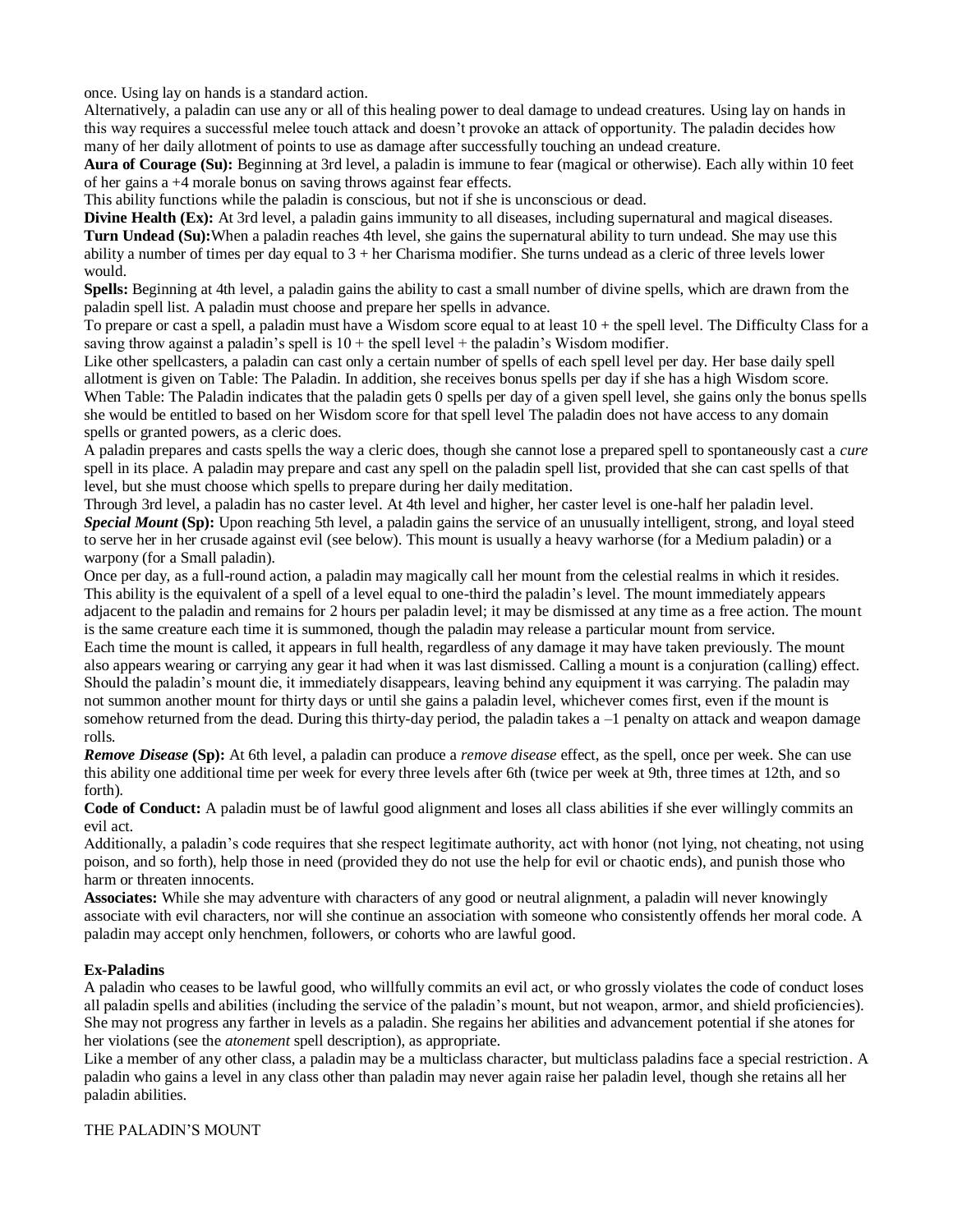The paladin's mount is superior to a normal mount of its kind and has special powers, as described below. The standard mount for a Medium paladin is a heavy warhorse, and the standard mount for a Small paladin is a warpony. Another kind of mount, such as a riding dog (for a halfling paladin) or a Large shark (for a paladin in an aquatic campaign) may be allowed as well.

A paladin's mount is treated as a magical beast, not an animal, for the purpose of all effects that depend on its type (though it retains an animal's HD, base attack bonus, saves, skill points, and feats).

| Paladin     | <b>Bonus</b> | <b>Natural Armor</b> | <b>Str</b>   |     |                                      |
|-------------|--------------|----------------------|--------------|-----|--------------------------------------|
| Level       | HD           | Adj.                 | Adj.         | Int | <b>Special</b>                       |
|             |              |                      |              |     | Empathic link, improved evasion,     |
| $5th-7th$   |              | $+4$                 | $+1$         | 6   | share spells, share saving throws    |
| $8th-10th$  |              | $+6$                 | $+2$         |     | Improved speed                       |
| $11th-14th$ | $+6$         | $+8$                 | $+3$         | 8   | <i>Command</i> creatures of its kind |
| $15th-20th$ | $+8$         | $+10$                | $+\varDelta$ | 9   | Spell resistance                     |

**Paladin's Mount Basics:** Use the base statistics for a creature of the mount's kind, but make changes to take into account the attributes and characteristics summarized on the table and described below.

*Bonus HD:* Extra eight-sided (d8) Hit Dice, each of which gains a Constitution modifier, as normal. Extra Hit Dice improve the mount's base attack and base save bonuses. A special mount's base attack bonus is equal to that of a cleric of a level equal to the mount's HD. A mount has good Fortitude and Reflex saves (treat it as a character whose level equals the animal's HD). The mount gains additional skill points or feats for bonus HD as normal for advancing a monster's Hit Dice. *Natural Armor Adj.:* The number on the table is an improvement to the mount's existing natural armor bonus. *Str Adj.:* Add this figure to the mount's Strength score.

*Int:* The mount's Intelligence score.

*Empathic Link (Su):* The paladin has an empathic link with her mount out to a distance of up to 1 mile. The paladin cannot see through the mount's eyes, but they can communicate empathically.

Note that even intelligent mounts see the world differently from humans, so misunderstandings are always possible.

Because of this empathic link, the paladin has the same connection to an item or place that her mount does, just as with a master and his familiar (see Familiars).

*Improved Evasion (Ex):* When subjected to an attack that normally allows a Reflex saving throw for half damage, a mount takes no damage if it makes a successful saving throw and half damage if the saving throw fails.

*Share Spells:* At the paladin's option, she may have any spell (but not any spell-like ability) she casts on herself also affect her mount.

The mount must be within 5 feet at the time of casting to receive the benefit. If the spell or effect has a duration other than instantaneous, it stops affecting the mount if it moves farther than 5 feet away and will not affect the mount again even if it returns to the paladin before the duration expires. Additionally, the paladin may cast a spell with a target of "You" on her mount (as a touch range spell) instead of on herself. A paladin and her mount can share spells even if the spells normally do not affect creatures of the mount's type (magical beast).

*Share Saving Throws:* For each of its saving throws, the mount uses its own base save bonus or the paladin's, whichever is higher. The mount applies its own ability modifiers to saves, and it doesn't share any other bonuses on saves that the master might have.

*Improved Speed (Ex):* The mount's speed increases by 10 feet.

*Command (Sp):* Once per day per two paladin levels of its master, a mount can use this ability to command other any normal animal of approximately the same kind as itself (for warhorses and warponies, this category includes donkeys, mules, and ponies), as long as the target creature has fewer Hit Dice than the mount. This ability functions like the *command* spell, but the mount must make a DC 21 Concentration check to succeed if it's being ridden at the time. If the check fails, the ability does not work that time, but it still counts against the mount's daily uses. Each target may attempt a Will save (DC  $10 + 1/2$ paladin's level + paladin's Cha modifier) to negate the effect.

*Spell Resistance (Ex):* A mount's spell resistance equals its master's paladin level + 5. To affect the mount with a spell, a spellcaster must get a result on a caster level check  $(1d20 + \text{caster level})$  that equals or exceeds the mount's spell resistance.

# RANGER

**Alignment:** Any. **Hit Die:** d8.

#### **Class Skills**

The ranger's class skills (and the key ability for each skill) are Climb (Str), Concentration (Con), Craft (Int), Handle Animal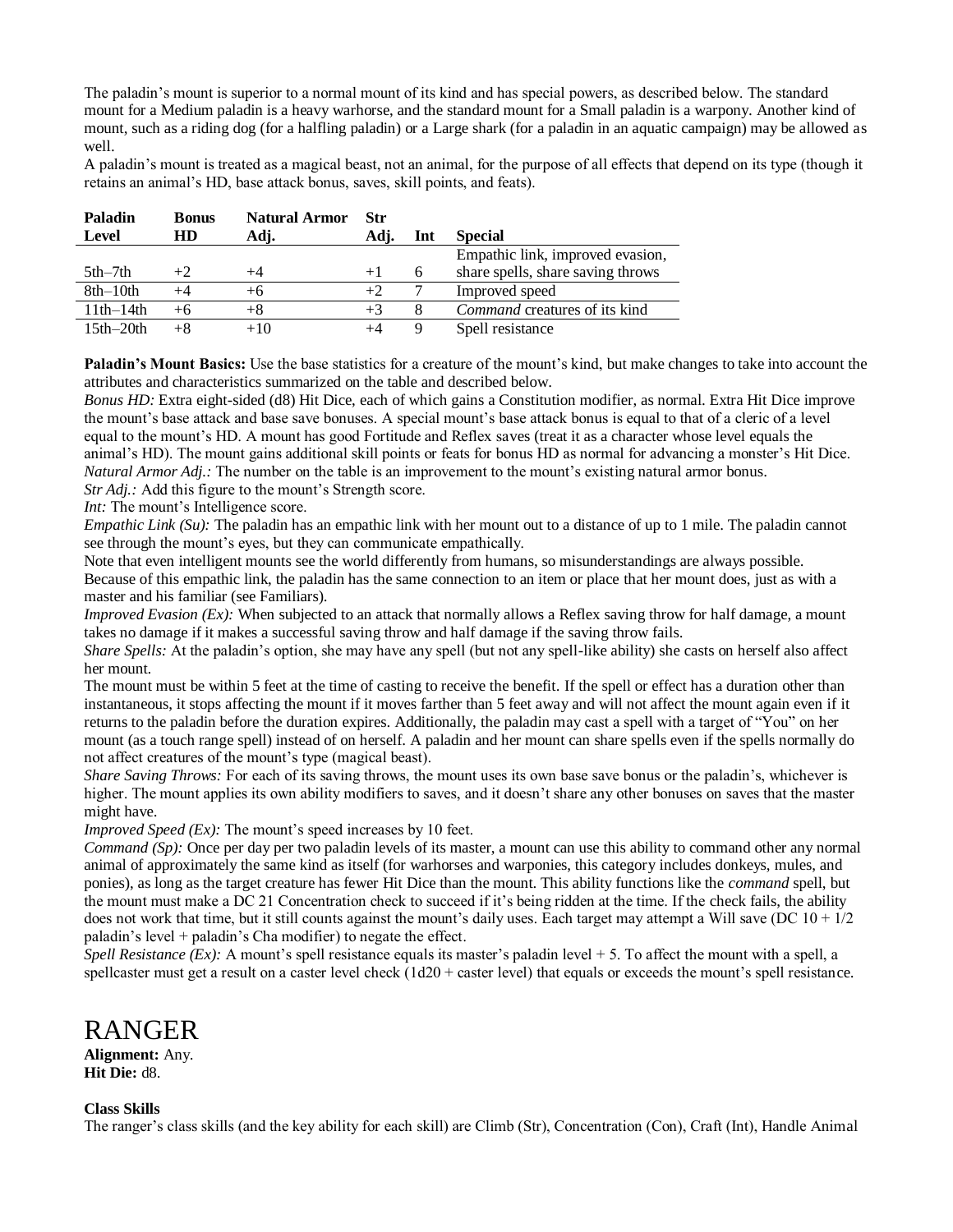(Cha), Heal (Wis), Hide (Dex), Jump (Str), Knowledge (dungeoneering) (Int), Knowledge (geography) (Int), Knowledge (nature) (Int), Listen (Wis), Move Silently (Dex), Profession (Wis), Ride (Dex), Search (Int), Spot (Wis), Survival (Wis), Swim (Str), and Use Rope (Dex).

```
Skill Points at 1st Level: (6 + \text{Int modifier}) \times 4.
```
**Skill Points at Each Additional Level:** 6 + Int modifier.

#### **Table: The Ranger**

|                  |                    |             |             |             |                       |                | Spells per Day-          |                  |                  |
|------------------|--------------------|-------------|-------------|-------------|-----------------------|----------------|--------------------------|------------------|------------------|
|                  | <b>Base Attack</b> | <b>Fort</b> | Ref         | Will        |                       |                |                          |                  |                  |
| Level            | <b>Bonus</b>       | <b>Save</b> | <b>Save</b> | <b>Save</b> | <b>Special</b>        | 1st            | 2nd                      | 3rd              | 4th              |
|                  |                    |             |             |             | 1st favored enemy,    |                |                          |                  |                  |
| 1st              | $+1$               | $+2$        | $+2$        | $+0$        | Track, wild empathy   |                |                          |                  |                  |
| 2nd              | $+2$               | $+3$        | $+3$        | $+0$        | Combat style          |                |                          |                  |                  |
| 3rd              | $+3$               | $+3$        | $+3$        | $+1$        | Endurance             |                |                          |                  |                  |
| 4th              | $+4$               | $+4$        | $+4$        | $+1$        | Animal companion      | $\Omega$       |                          |                  |                  |
| 5th              | $+5$               | $+4$        | $+4$        | $+1$        | 2nd favored enemy     | $\overline{0}$ |                          |                  |                  |
| 6th              | $+6/+1$            | $+5$        | $+5$        | $+2$        | Improved combat style | 1              |                          |                  |                  |
| 7th              | $+7/+2$            | $+5$        | $+5$        | $+2$        | Woodland stride       | 1              | $\overline{\phantom{0}}$ |                  |                  |
| 8th              | $+8/+3$            | $+6$        | $+6$        | $+2$        | Swift tracker         | 1              | $\overline{0}$           |                  |                  |
| 9th              | $+9/+4$            | $+6$        | $+6$        | $+3$        | Evasion               | 1              | $\Omega$                 |                  |                  |
| 10th             | $+10/+5$           | $+7$        | $+7$        | $+3$        | 3rd favored enemy     | 1              | 1                        |                  |                  |
| 11th             | $+11/+6/+1$        | $+7$        | $+7$        | $+3$        | Combat style mastery  | 1              | $\mathbf{1}$             | $\boldsymbol{0}$ |                  |
| 12th             | $+12/+7/+2$        | $+8$        | $+8$        | $+4$        |                       | 1              | 1                        | 1                |                  |
| 13th             | $+13/+8/+3$        | $+8$        | $+8$        | $+4$        | Camouflage            | 1              | 1                        | 1                |                  |
| 14th             | $+14/+9/+4$        | $+9$        | $+9$        | $+4$        |                       | $\overline{c}$ | $\mathbf{1}$             |                  | $\boldsymbol{0}$ |
| 15 <sub>th</sub> | $+15/+10/+5$       | $+9$        | $+9$        | $+5$        | 4th favored enemy     | $\overline{c}$ |                          |                  |                  |
| 16th             | $+16/+11/+6/+1$    | $+10$       | $+10$       | $+5$        |                       | $\overline{2}$ | $\overline{2}$           | 1                | 1                |
| 17th             | $+17/+12/+7/+2$    | $+10$       | $+10$       | $+5$        | Hide in plain sight   | $\overline{2}$ | $\overline{c}$           | $\overline{2}$   | 1                |
| 18th             | $+18/+13/+8/+3$    | $+11$       | $+11$       | $+6$        |                       | 3              | $\overline{2}$           | $\overline{2}$   | 1                |
| 19th             | $+19/+14/+9/+4$    | $+11$       | $+11$       | $+6$        |                       | 3              | 3                        | 3                | $\overline{c}$   |
| 20th             | $+20/+15/+10/+5$   | $+12$       | $+12$       | $+6$        | 5th favored enemy     | 3              | 3                        | 3                | 3                |

#### **Class Features**

All of the following are class features of the ranger.

**Weapon and Armor Proficiency:** A ranger is proficient with all simple and martial weapons, and with light armor and shields (except tower shields).

**Favored Enemy (Ex):** At 1st level, a ranger may select a type of creature from among those given on Table: Ranger Favored Enemies. The ranger gains  $a + 2$  bonus on Bluff, Listen, Sense Motive, Spot, and Survival checks when using these skills against creatures of this type. Likewise, he gets a +2 bonus on weapon damage rolls against such creatures.

At 5th level and every five levels thereafter (10th, 15th, and 20th level), the ranger may select an additional favored enemy from those given on the table. In addition, at each such interval, the bonus against any one favored enemy (including the one just selected, if so desired) increases by 2.

If the ranger chooses humanoids or outsiders as a favored enemy, he must also choose an associated subtype, as indicated on the table. If a specific creature falls into more than one category of favored enemy, the ranger's bonuses do not stack; he simply uses whichever bonus is higher.

| <b>Table: Ranger Favored Enemies</b> |                       |  |  |  |  |  |  |
|--------------------------------------|-----------------------|--|--|--|--|--|--|
| <b>Type (Subtype)</b>                | <b>Type (Subtype)</b> |  |  |  |  |  |  |
| Aberration                           | Humanoid (reptilian)  |  |  |  |  |  |  |
| Animal                               | Magical beast         |  |  |  |  |  |  |
| Construct                            | Monstrous humanoid    |  |  |  |  |  |  |
| Dragon                               | Ooze                  |  |  |  |  |  |  |
| Elemental                            | Outsider (air)        |  |  |  |  |  |  |
| Fey                                  | Outsider (chaotic)    |  |  |  |  |  |  |
| Giant                                | Outsider (earth)      |  |  |  |  |  |  |
| Humanoid (aquatic)                   | Outsider (evil)       |  |  |  |  |  |  |
| Humanoid (dwarf)                     | Outsider (fire)       |  |  |  |  |  |  |
| Humanoid (elf)                       | Outsider (good)       |  |  |  |  |  |  |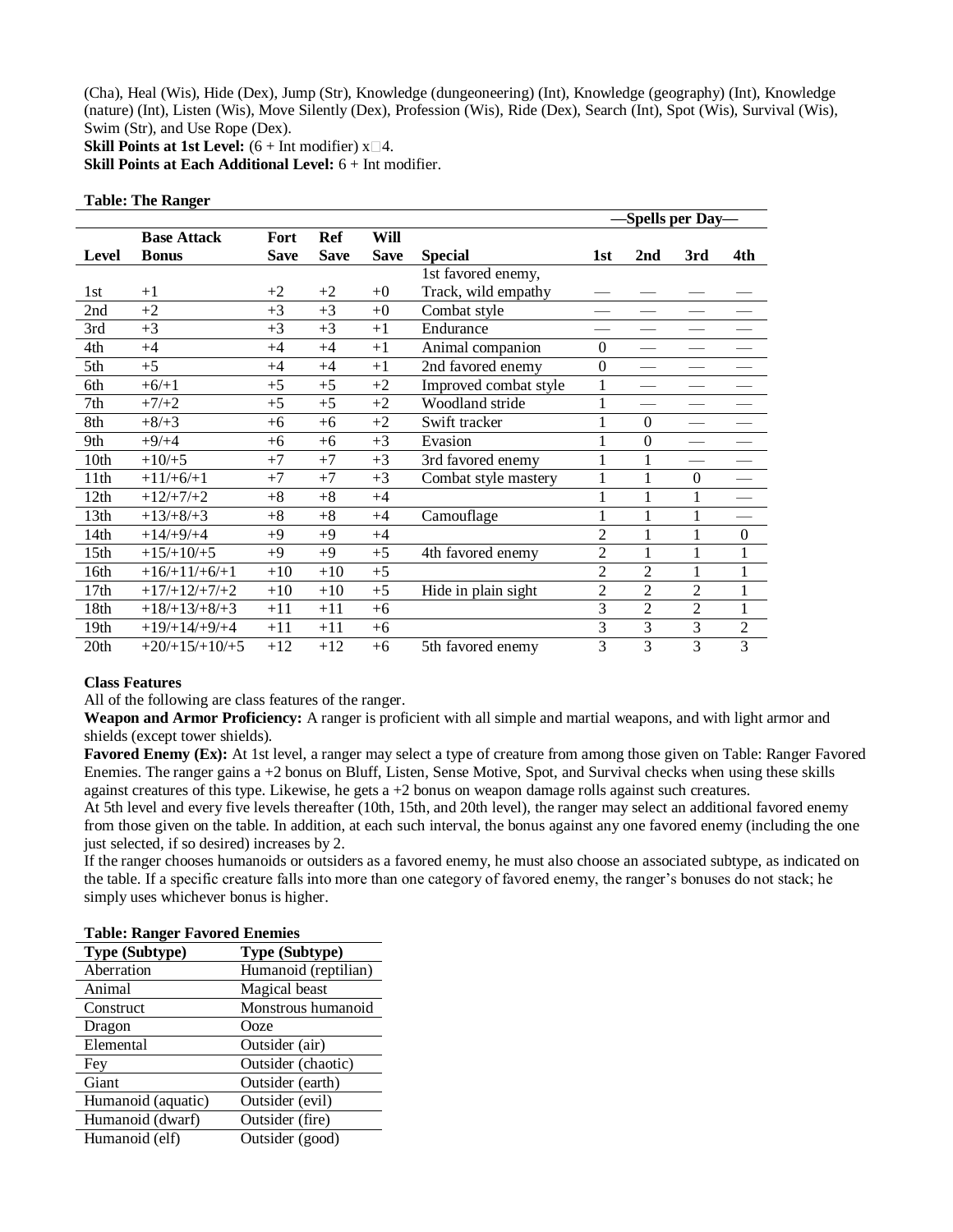Humanoid (goblinoid) Outsider (lawful) Humanoid (gnoll) Outsider (native) Humanoid (gnome) Outsider (water) Humanoid (halfling) Plant Humanoid (human) Undead Humanoid (orc) Vermin

**Track:** A ranger gains Track as a bonus feat.

Wild Empathy (Ex): A ranger can improve the attitude of an animal. This ability functions just like a Diplomacy check to improve the attitude of a person. The ranger rolls 1d20 and adds his ranger level and his Charisma bonus to determine the wild empathy check result. The typical domestic animal has a starting attitude of indifferent, while wild animals are usually unfriendly.

To use wild empathy, the ranger and the animal must be able to study each other, which means that they must be within 30 feet of one another under normal visibility conditions. Generally, influencing an animal in this way takes 1 minute, but, as with influencing people, it might take more or less time.

The ranger can also use this ability to influence a magical beast with an Intelligence score of 1 or 2, but he takes a  $-4$  penalty on the check.

**Combat Style (Ex):** At 2nd level, a ranger must select one of two combat styles to pursue: archery or two-weapon combat. This choice affects the character's class features but does not restrict his selection of feats or special abilities in any way.

If the ranger selects archery, he is treated as having the Rapid Shot feat, even if he does not have the normal prerequisites for that feat.

If the ranger selects two-weapon combat, he is treated as having the Two-Weapon Fighting feat, even if he does not have the normal prerequisites for that feat.

The benefits of the ranger's chosen style apply only when he wears light or no armor. He loses all benefits of his combat style when wearing medium or heavy armor.

**Endurance:** A ranger gains Endurance as a bonus feat at 3rd level.

**Animal Companion (Ex):** At 4th level, a ranger gains an animal companion selected from the following list: badger, camel, dire rat, dog, riding dog, eagle, hawk, horse (light or heavy), owl, pony, snake (Small or Medium viper), or wolf. If the campaign takes place wholly or partly in an aquatic environment, the following creatures may be added to the ranger's list of options: crocodile, porpoise, Medium shark, and squid. This animal is a loyal companion that accompanies the ranger on his adventures as appropriate for its kind.

This ability functions like the druid ability of the same name, except that the ranger's effective druid level is one-half his ranger level. A ranger may select from the alternative lists of animal companions just as a druid can, though again his effective druid level is half his ranger level. Like a druid, a ranger cannot select an alternative animal if the choice would reduce his effective druid level below 1st.

**Spells:** Beginning at 4th level, a ranger gains the ability to cast a small number of divine spells, which are drawn from the ranger spell list. A ranger must choose and prepare his spells in advance (see below).

To prepare or cast a spell, a ranger must have a Wisdom score equal to at least 10 + the spell level. The Difficulty Class for a saving throw against a ranger's spell is  $10 +$  the spell level  $+$  the ranger's Wisdom modifier.

Like other spellcasters, a ranger can cast only a certain number of spells of each spell level per day. His base daily spell allotment is given on Table: The Ranger. In addition, he receives bonus spells per day if he has a high Wisdom score. When Table: The Ranger indicates that the ranger gets 0 spells per day of a given spell level, he gains only the bonus spells he would be entitled to based on his Wisdom score for that spell level. The ranger does not have access to any domain spells or granted powers, as a cleric does.

A ranger prepares and casts spells the way a cleric does, though he cannot lose a prepared spell to cast a *cure* spell in its place. A ranger may prepare and cast any spell on the ranger spell list, provided that he can cast spells of that level, but he must choose which spells to prepare during his daily meditation.

Through 3rd level, a ranger has no caster level. At 4th level and higher, his caster level is one-half his ranger level. **Improved Combat Style (Ex):** At 6th level, a ranger's aptitude in his chosen combat style (archery or two-weapon combat) improves. If he selected archery at 2nd level, he is treated as having the Manyshot feat, even if he does not have the normal prerequisites for that feat.

If the ranger selected two-weapon combat at 2nd level, he is treated as having the Improved Two-Weapon Fighting feat, even if he does not have the normal prerequisites for that feat.

As before, the benefits of the ranger's chosen style apply only when he wears light or no armor. He loses all benefits of his combat style when wearing medium or heavy armor.

**Woodland Stride (Ex):** Starting at 7th level, a ranger may move through any sort of undergrowth (such as natural thorns, briars, overgrown areas, and similar terrain) at his normal speed and without taking damage or suffering any other impairment.

However, thorns, briars, and overgrown areas that are enchanted or magically manipulated to impede motion still affect him.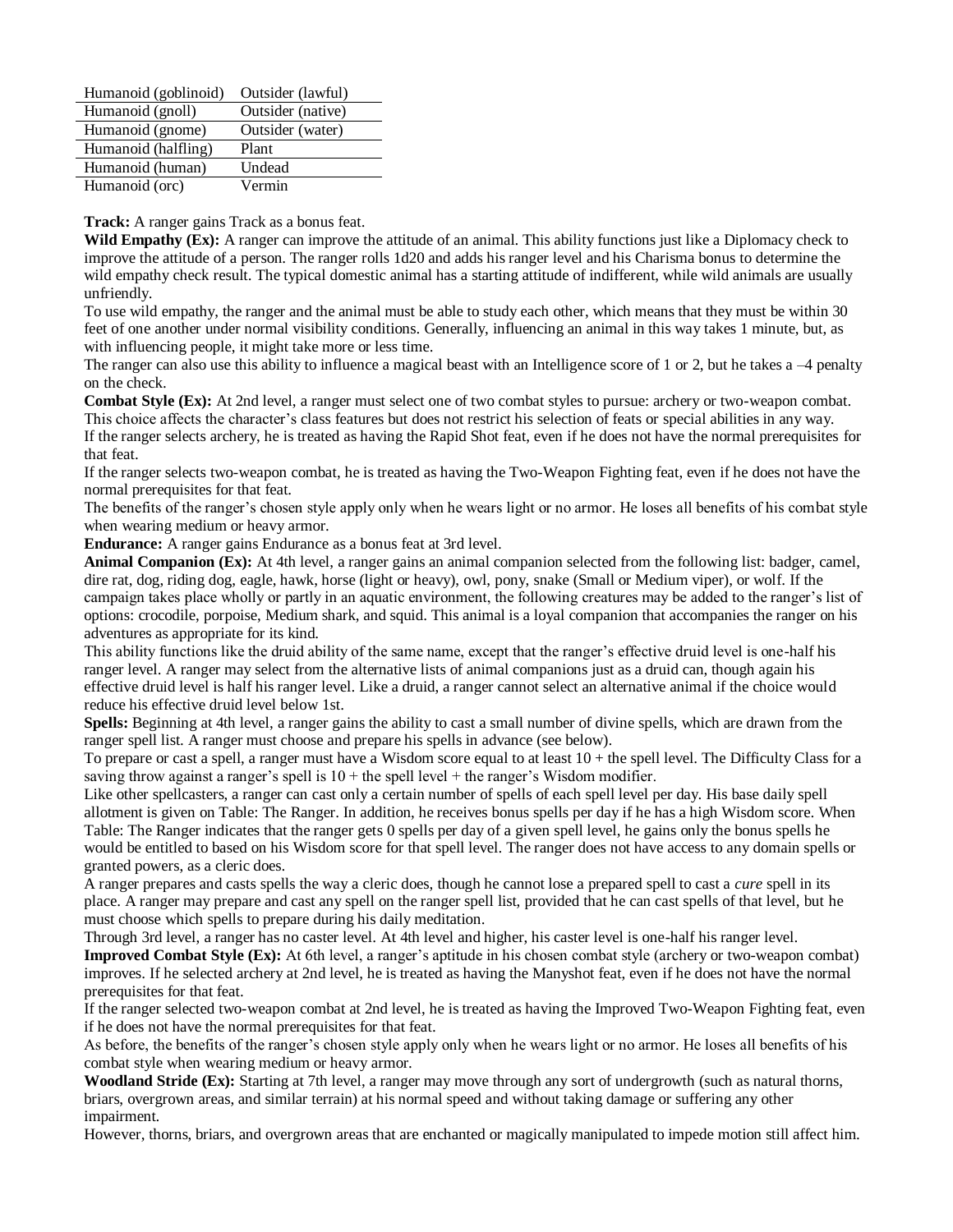**Swift Tracker (Ex):** Beginning at 8th level, a ranger can move at his normal speed while following tracks without taking the normal  $-5$  penalty. He takes only a  $-10$  penalty (instead of the normal  $-20$ ) when moving at up to twice normal speed while tracking.

**Evasion (Ex):** At 9th level, a ranger can avoid even magical and unusual attacks with great agility. If he makes a successful Reflex saving throw against an attack that normally deals half damage on a successful save, he instead takes no damage. Evasion can be used only if the ranger is wearing light armor or no armor. A helpless ranger does not gain the benefit of evasion.

**Combat Style Mastery (Ex):** At 11th level, a ranger's aptitude in his chosen combat style (archery or two-weapon combat) improves again. If he selected archery at 2nd level, he is treated as having the Improved Precise Shot feat, even if he does not have the normal prerequisites for that feat.

If the ranger selected two-weapon combat at 2nd level, he is treated as having the Greater Two-Weapon Fighting feat, even if he does not have the normal prerequisites for that feat.

As before, the benefits of the ranger's chosen style apply only when he wears light or no armor. He loses all benefits of his combat style when wearing medium or heavy armor.

**Camouflage (Ex):** A ranger of 13th level or higher can use the Hide skill in any sort of natural terrain, even if the terrain doesn't grant cover or concealment.

**Hide in Plain Sight (Ex):** While in any sort of natural terrain, a ranger of 17th level or higher can use the Hide skill even while being observed.

# ROGUE

**Alignment:** Any. **Hit Die:** d6.

#### **Class Skills**

The rogue's class skills (and the key ability for each skill) are Appraise (Int), Balance (Dex), Bluff (Cha), Climb (Str), Craft (Int), Decipher Script (Int), Diplomacy (Cha), Disable Device (Int), Disguise (Cha), Escape Artist (Dex), Forgery (Int), Gather Information (Cha), Hide (Dex), Intimidate (Cha), Jump (Str), Knowledge (local) (Int), Listen (Wis), Move Silently (Dex), Open Lock (Dex), Perform (Cha), Profession (Wis), Search (Int), Sense Motive (Wis), Sleight of Hand (Dex), Spot (Wis), Swim (Str), Tumble (Dex), Use Magic Device (Cha), and Use Rope (Dex).

**Skill Points at 1st Level:**  $(8 + \text{Int modifier}) \times \square 4$ .

**Skill Points at Each Additional Level:** 8 + Int modifier.

| <b>Table: The Rogue</b> |  |  |  |
|-------------------------|--|--|--|
|-------------------------|--|--|--|

| <b>Level</b>     | <b>Base Attack</b> | Fort        | Ref         | Will        | <b>Special</b>                         |
|------------------|--------------------|-------------|-------------|-------------|----------------------------------------|
|                  | <b>Bonus</b>       | <b>Save</b> | <b>Save</b> | <b>Save</b> |                                        |
| 1st              | $+0$               | $+0$        | $+2$        | $+0$        | Sneak attack $+1d6$ , trapfinding      |
| 2nd              | $+1$               | $+0$        | $+3$        | $+0$        | Evasion                                |
| 3rd              | $+2$               | $+1$        | $+3$        | $+1$        | Sneak attack $+2d6$ , trap sense $+1$  |
| 4th              | $+3$               | $+1$        | $+4$        | $+1$        | Uncanny dodge                          |
| 5th              | $+3$               | $+1$        | $+4$        | $+1$        | Sneak attack $+3d6$                    |
| 6th              | $+4$               | $+2$        | $+5$        | $+2$        | Trap sense $+2$                        |
| 7th              | $+5$               | $+2$        | $+5$        | $+2$        | Sneak attack +4d6                      |
| 8th              | $+6/+1$            | $+2$        | $+6$        | $+2$        | Improved uncanny dodge                 |
| 9th              | $+6/+1$            | $+3$        | $+6$        | $+3$        | Sneak attack $+5d6$ , trap sense $+3$  |
| 10 <sub>th</sub> | $+7/+2$            | $+3$        | $+7$        | $+3$        | Special ability                        |
| 11 <sup>th</sup> | $+8/+3$            | $+3$        | $+7$        | $+3$        | Sneak attack +6d6                      |
| 12th             | $+9/+4$            | $+4$        | $+8$        | $+4$        | Trap sense $+4$                        |
| 13th             | $+9/+4$            | $+4$        | $+8$        | $+4$        | Sneak attack $+7d6$ , special ability  |
| 14th             | $+10/+5$           | $+4$        | +9          | $+4$        |                                        |
| 15 <sub>th</sub> | $+11/+6/+1$        | $+5$        | $+9$        | $+5$        | Sneak attack $+8d6$ , trap sense $+5$  |
| 16th             | $+12/+7/+2$        | $+5$        | $+10$       | $+5$        | Special ability                        |
| 17th             | $+12/+7/+2$        | $+5$        | $+10$       | $+5$        | Sneak attack +9d6                      |
| 18th             | $+13/+8/+3$        | $+6$        | $+11$       | $+6$        | Trap sense $+6$                        |
| 19th             | $+14/+9/+4$        | $+6$        | $+11$       | $+6$        | Sneak attack $+10d6$ , special ability |
| 20th             | $+15/+10/+5$       | $+6$        | $+12$       | $+6$        |                                        |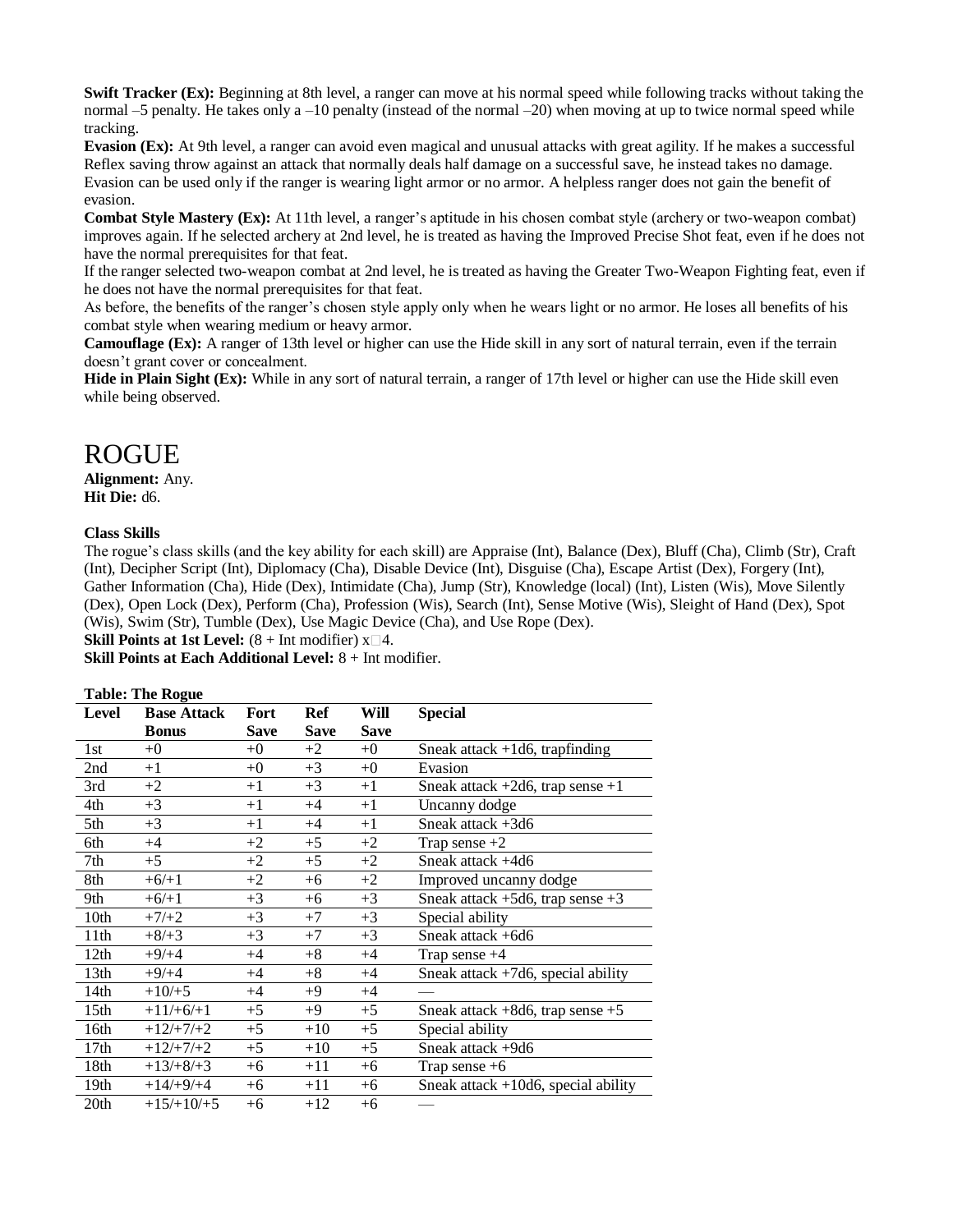### **Class Features**

All of the following are class features of the rogue.

**Weapon and Armor Proficiency:** Rogues are proficient with all simple weapons, plus the hand crossbow, rapier, sap, shortbow, and short sword. Rogues are proficient with light armor, but not with shields.

**Sneak Attack:** If a rogue can catch an opponent when he is unable to defend himself effectively from her attack, she can strike a vital spot for extra damage.

The rogue's attack deals extra damage any time her target would be denied a Dexterity bonus to AC (whether the target actually has a Dexterity bonus or not), or when the rogue flanks her target. This extra damage is 1d6 at 1st level, and it increases by 1d6 every two rogue levels thereafter. Should the rogue score a critical hit with a sneak attack, this extra damage is not multiplied.

Ranged attacks can count as sneak attacks only if the target is within 30 feet.

With a sap (blackjack) or an unarmed strike, a rogue can make a sneak attack that deals nonlethal damage instead of lethal damage. She cannot use a weapon that deals lethal damage to deal nonlethal damage in a sneak attack, not even with the usual –4 penalty.

A rogue can sneak attack only living creatures with discernible anatomies—undead, constructs, oozes, plants, and incorporeal creatures lack vital areas to attack. Any creature that is immune to critical hits is not vulnerable to sneak attacks. The rogue must be able to see the target well enough to pick out a vital spot and must be able to reach such a spot. A rogue cannot sneak attack while striking a creature with concealment or striking the limbs of a creature whose vitals are beyond reach.

**Trapfinding:** Rogues (and only rogues) can use the Search skill to locate traps when the task has a Difficulty Class higher than 20.

Finding a nonmagical trap has a DC of at least 20, or higher if it is well hidden. Finding a magic trap has a DC of 25 + the level of the spell used to create it.

Rogues (and only rogues) can use the Disable Device skill to disarm magic traps. A magic trap generally has a DC of  $25 +$ the level of the spell used to create it.

A rogue who beats a trap's DC by 10 or more with a Disable Device check can study a trap, figure out how it works, and bypass it (with her party) without disarming it.

**Evasion (Ex):** At 2nd level and higher, a rogue can avoid even magical and unusual attacks with great agility. If she makes a successful Reflex saving throw against an attack that normally deals half damage on a successful save, she instead takes no damage. Evasion can be used only if the rogue is wearing light armor or no armor. A helpless rogue does not gain the benefit of evasion.

**Trap Sense (Ex):** At 3rd level, a rogue gains an intuitive sense that alerts her to danger from traps, giving her a +1 bonus on Reflex saves made to avoid traps and a  $+1$  dodge bonus to AC against attacks made by traps. These bonuses rise to  $+2$  when the rogue reaches 6th level, to +3 when she reaches 9th level, to +4 when she reaches 12th level, to +5 at 15th, and to +6 at 18th level.

Trap sense bonuses gained from multiple classes stack.

**Uncanny Dodge (Ex):** Starting at 4th level, a rogue can react to danger before her senses would normally allow her to do so. She retains her Dexterity bonus to AC (if any) even if she is caught flat-footed or struck by an invisible attacker. However, she still loses her Dexterity bonus to AC if immobilized.

If a rogue already has uncanny dodge from a different class she automatically gains improved uncanny dodge (see below) instead.

**Improved Uncanny Dodge (Ex):** A rogue of 8th level or higher can no longer be flanked.

This defense denies another rogue the ability to sneak attack the character by flanking her, unless the attacker has at least four more rogue levels than the target does.

If a character already has uncanny dodge (see above) from a second class, the character automatically gains improved uncanny dodge instead, and the levels from the classes that grant uncanny dodge stack to determine the minimum rogue level required to flank the character.

**Special Abilities:** On attaining 10th level, and at every three levels thereafter (13th, 16th, and 19th), a rogue gains a special ability of her choice from among the following options.

*Crippling Strike (Ex):* A rogue with this ability can sneak attack opponents with such precision that her blows weaken and hamper them. An opponent damaged by one of her sneak attacks also takes 2 points of Strength damage. Ability points lost to damage return on their own at the rate of 1 point per day for each damaged ability.

*Defensive Roll (Ex):* The rogue can roll with a potentially lethal blow to take less damage from it than she otherwise would. Once per day, when she would be reduced to 0 or fewer hit points by damage in combat (from a weapon or other blow, not a spell or special ability), the rogue can attempt to roll with the damage. To use this ability, the rogue must attempt a Reflex saving throw (DC = damage dealt). If the save succeeds, she takes only half damage from the blow; if it fails, she takes full damage. She must be aware of the attack and able to react to it in order to execute her defensive roll—if she is denied her Dexterity bonus to AC, she can't use this ability. Since this effect would not normally allow a character to make a Reflex save for half damage, the rogue's evasion ability does not apply to the defensive roll.

*Improved Evasion (Ex):* This ability works like evasion, except that while the rogue still takes no damage on a successful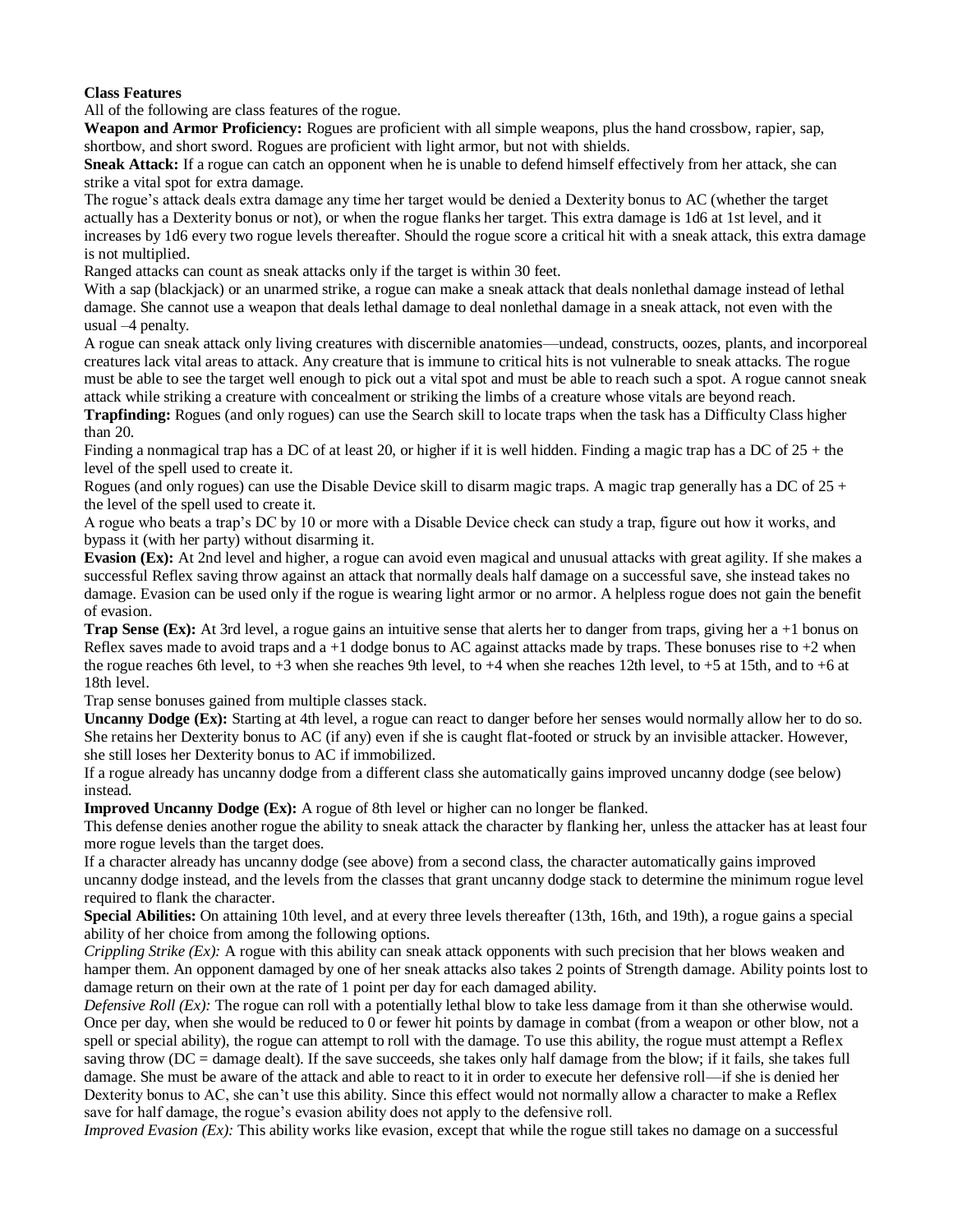Reflex saving throw against attacks henceforth she henceforth takes only half damage on a failed save. A helpless rogue does not gain the benefit of improved evasion.

*Opportunist (Ex):* Once per round, the rogue can make an attack of opportunity against an opponent who has just been struck for damage in melee by another character. This attack counts as the rogue's attack of opportunity for that round. Even a rogue with the Combat Reflexes feat can't use the opportunist ability more than once per round.

*Skill Mastery:* The rogue becomes so certain in the use of certain skills that she can use them reliably even under adverse conditions.

Upon gaining this ability, she selects a number of skills equal to  $3 + her$  Intelligence modifier. When making a skill check with one of these skills, she may take 10 even if stress and distractions would normally prevent her from doing so. A rogue may gain this special ability multiple times, selecting additional skills for it to apply to each time.

*Slippery Mind (Ex)*: This ability represents the rogue's ability to wriggle free from magical effects that would otherwise control or compel her. If a rogue with slippery mind is affected by an enchantment spell or effect and fails her saving throw, she can attempt it again 1 round later at the same DC. She gets only this one extra chance to succeed on her saving throw.

*Feat:* A rogue may gain a bonus feat in place of a special ability.

## **SORCERER**

**Alignment:** Any. **Hit Die:** d4.

## **Class Skills**

The sorcerer's class skills (and the key ability for each skill) are Bluff (Cha), Concentration (Con), Craft (Int), Knowledge (arcana) (Int), Profession (Wis), and Spellcraft (Int).

**Skill Points at 1st Level:**  $(2 + \text{Int modifier}) x 4$ .

**Skill Points at Each Additional Level:** 2 + Int modifier.

#### **Table: The Sorcerer**

|                  |                    |             |             |             |                | Spells per Day- |     |                 |     |     |     |     |     |     |     |
|------------------|--------------------|-------------|-------------|-------------|----------------|-----------------|-----|-----------------|-----|-----|-----|-----|-----|-----|-----|
|                  | <b>Base Attack</b> | Fort        | <b>Ref</b>  | Will        |                |                 |     |                 |     |     |     |     |     |     |     |
| Level            | <b>Bonus</b>       | <b>Save</b> | <b>Save</b> | <b>Save</b> | <b>Special</b> | $\bf{0}$        | 1st | 2 <sub>nd</sub> | 3rd | 4th | 5th | 6th | 7th | 8th | 9th |
|                  |                    |             |             |             | Summon         |                 |     |                 |     |     |     |     |     |     |     |
| 1st              | $+0$               | $+0$        | $+0$        | $+2$        | familiar       | 5               | 3   |                 |     |     |     |     |     |     |     |
| 2nd              | $+1$               | $+0$        | $+0$        | $+3$        |                | 6               | 4   |                 |     |     |     |     |     |     |     |
| 3rd              | $+1$               | $+1$        | $+1$        | $+3$        |                | 6               | 5   |                 |     |     |     |     |     |     |     |
| 4th              | $+2$               | $+1$        | $+1$        | $+4$        |                | 6               | 6   | 3               |     |     |     |     |     |     |     |
| 5th              | $+2$               | $+1$        | $+1$        | $+4$        |                | 6               | 6   | 4               |     |     |     |     |     |     |     |
| 6th              | $+3$               | $+2$        | $+2$        | $+5$        |                | 6               | 6   | 5               | 3   |     |     |     |     |     |     |
| 7th              | $+3$               | $+2$        | $+2$        | $+5$        |                | 6               | 6   | 6               | 4   |     |     |     |     |     |     |
| 8th              | $+4$               | $+2$        | $+2$        | $+6$        |                | 6               | 6   | 6               | 5   | 3   |     |     |     |     |     |
| 9th              | $+4$               | $+3$        | $+3$        | $+6$        |                | 6               | 6   | 6               | 6   | 4   |     |     |     |     |     |
| 10th             | $+5$               | $+3$        | $+3$        | $+7$        |                | 6               | 6   | 6               | 6   | 5   | 3   |     |     |     |     |
| 11 <sup>th</sup> | $+5$               | $+3$        | $+3$        | $+7$        |                | 6               | 6   | 6               | 6   | 6   | 4   |     |     |     |     |
| 12 <sub>th</sub> | $+6/+1$            | $+4$        | $+4$        | $+8$        |                | 6               | 6   | 6               | 6   | 6   | 5   | 3   |     |     |     |
| 13 <sub>th</sub> | $+6/+1$            | $+4$        | $+4$        | $+8$        |                | 6               | 6   | 6               | 6   | 6   | 6   | 4   |     |     |     |
| 14 <sub>th</sub> | $+7/+2$            | $+4$        | $+4$        | $+9$        |                | 6               | 6   | 6               | 6   | 6   | 6   | 5   | 3   |     |     |
| 15 <sub>th</sub> | $+7/+2$            | $+5$        | $+5$        | $+9$        |                | 6               | 6   | 6               | 6   | 6   | 6   | 6   | 4   |     |     |
| 16th             | $+8/+3$            | $+5$        | $+5$        | $+10$       |                | 6               | 6   | 6               | 6   | 6   | 6   | 6   | 5   | 3   |     |
| 17th             | $+8/+3$            | $+5$        | $+5$        | $+10$       |                | 6               | 6   | 6               | 6   | 6   | 6   | 6   | 6   | 4   |     |
| 18th             | $+9/+4$            | $+6$        | $+6$        | $+11$       |                | 6               | 6   | 6               | 6   | 6   | 6   | 6   | 6   | 5   | 3   |
| 19 <sub>th</sub> | $+9/+4$            | $+6$        | $+6$        | $+11$       |                | 6               | 6   | 6               | 6   | 6   | 6   | 6   | 6   | 6   | 4   |
| 20th             | $+10/+5$           | $+6$        | $+6$        | $+12$       |                | 6               | 6   | 6               | 6   | 6   | 6   | 6   | 6   | 6   | 6   |

#### **Table: Sorcerer Spells Known**

|       |           |     |     | <b>Spells Known</b> |     |     |     |     |     |
|-------|-----------|-----|-----|---------------------|-----|-----|-----|-----|-----|
| Level | c1<br>191 | 2nd | 3rd | 4th                 | 5th | 6th | 7th | 8th | 9th |
| 15 t  |           |     |     |                     |     |     |     |     |     |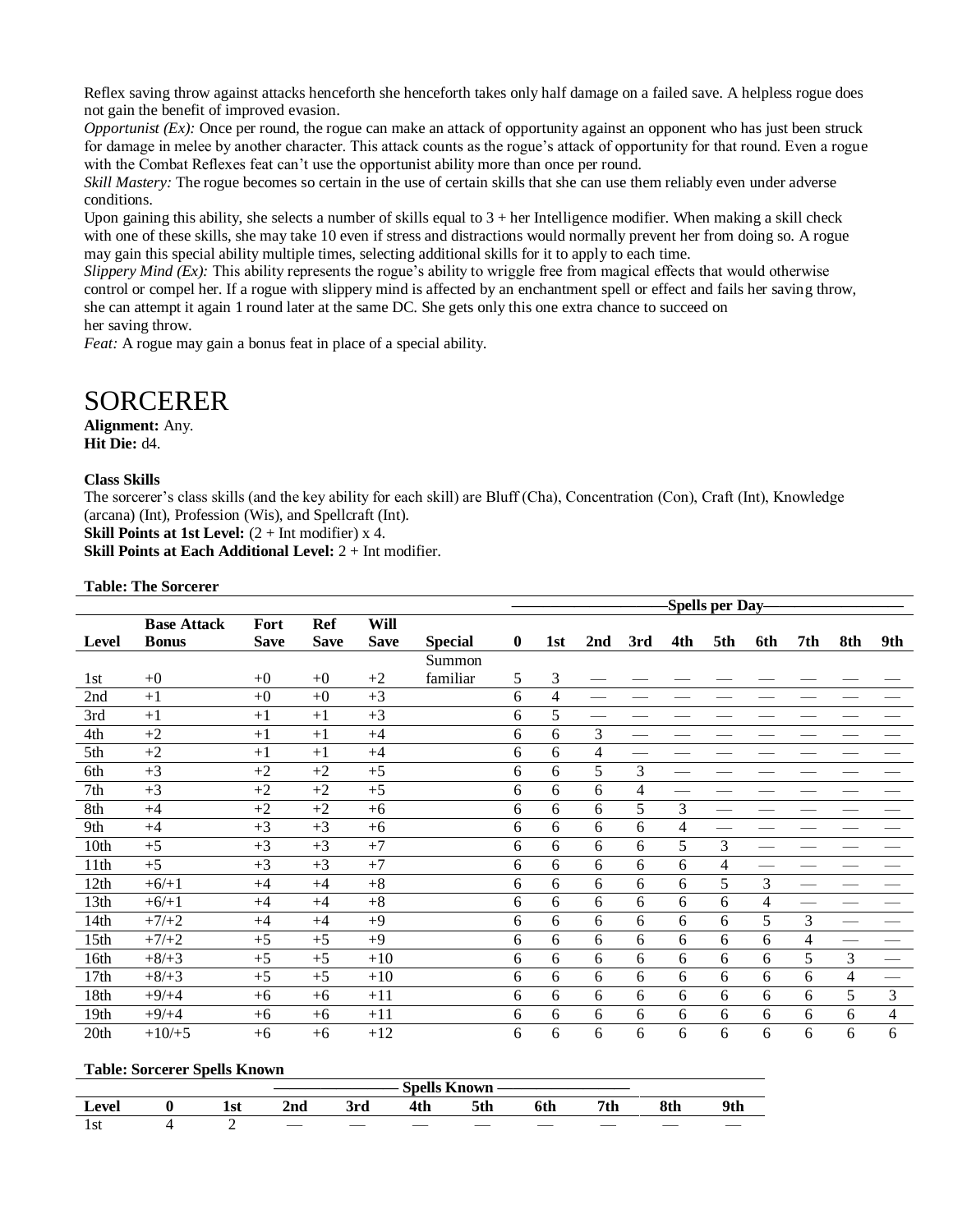| 2nd  | 5       | 2 |                          |                |                |                          |                |                |                |                |  |
|------|---------|---|--------------------------|----------------|----------------|--------------------------|----------------|----------------|----------------|----------------|--|
| 3rd  | 5       | 3 |                          |                |                |                          |                |                |                |                |  |
| 4th  | 6       | 3 |                          |                |                |                          |                |                |                |                |  |
| 5th  | 6       | 4 | $\overline{2}$           |                |                |                          |                |                |                |                |  |
| 6th  | 7       | 4 | $\overline{2}$           | 1              |                |                          |                |                |                |                |  |
| 7th  | 7       | 5 | 3                        | $\overline{2}$ |                |                          |                |                |                |                |  |
| 8th  | $\,8\,$ | 5 | 3                        | $\overline{2}$ |                |                          |                |                |                |                |  |
| 9th  | 8       | 5 | $\overline{\mathcal{A}}$ | 3              | $\overline{c}$ |                          |                |                |                |                |  |
| 10th | 9       | 5 | $\overline{4}$           | 3              | $\overline{c}$ |                          |                |                |                |                |  |
| 11th | 9       | 5 | 5                        | $\overline{4}$ | 3              | $\mathfrak{2}$           |                |                |                |                |  |
| 12th | 9       | 5 | 5                        | $\overline{4}$ | 3              | $\sqrt{2}$               |                |                |                |                |  |
| 13th | 9       | 5 | 5                        | $\overline{4}$ | 4              | 3                        | 2              |                |                |                |  |
| 14th | 9       | 5 | 5                        | $\overline{4}$ | $\overline{4}$ | 3                        | $\overline{2}$ |                |                |                |  |
| 15th | 9       | 5 | 5                        | $\overline{4}$ | 4              | $\overline{\mathcal{A}}$ | 3              | $\overline{2}$ |                |                |  |
| 16th | 9       | 5 | 5                        | $\overline{4}$ | 4              | $\overline{\mathcal{A}}$ | 3              | $\overline{2}$ | -1             |                |  |
| 17th | 9       | 5 | 5                        | $\overline{4}$ | 4              | $\overline{\mathcal{A}}$ | 3              | 3              | $\overline{2}$ |                |  |
| 18th | 9       | 5 | 5                        | $\overline{4}$ | 4              | $\overline{\mathcal{A}}$ | 3              | 3              | $\overline{2}$ |                |  |
| 19th | 9       | 5 | 5                        | $\overline{4}$ | 4              | $\overline{\mathcal{A}}$ | 3              | 3              | 3              | $\overline{c}$ |  |
| 20th | 9       |   | 5                        | 4              | 4              | 4                        | 3              | 3              | 3              | 3              |  |

#### **Class Features**

All of the following are class features of the sorcerer.

**Weapon and Armor Proficiency:** Sorcerers are proficient with all simple weapons. They are not proficient with any type of armor or shield. Armor of any type interferes with a sorcerer's gestures, which can cause his spells with somatic components to fail.

**Spells:** A sorcerer casts arcane spells which are drawn primarily from the sorcerer/wizard spell list. He can cast any spell he knows without preparing it ahead of time, the way a wizard or a cleric must (see below).

To learn or cast a spell, a sorcerer must have a Charisma score equal to at least 10 + the spell level. The Difficulty Class for a saving throw against a sorcerer's spell is  $10 +$  the spell level  $+$  the sorcerer's Charisma modifier.

Like other spellcasters, a sorcerer can cast only a certain number of spells of each spell level per day. His base daily spell allotment is given on Table: The Sorcerer. In addition, he receives bonus spells per day if he has a high Charisma score. A sorcerer's selection of spells is extremely limited. A sorcerer begins play knowing four 0-level spells and two 1st-level spells of your choice. At each new sorcerer level, he gains one or more new spells, as indicated on Table: Sorcerer Spells Known. (Unlike spells per day, the number of spells a sorcerer knows is not affected by his Charisma score; the numbers on Table: Sorcerer Spells Known are fixed.) These new spells can be common spells chosen from the sorcerer/wizard spell list, or they can be unusual spells that the sorcerer has gained some understanding of by study. The sorcerer can't use this method of spell acquisition to learn spells at a faster rate, however.

Upon reaching 4th level, and at every even-numbered sorcerer level after that (6th, 8th, and so on), a sorcerer can choose to learn a new spell in place of one he already knows. In effect, the sorcerer "loses" the old spell in exchange for the new one. The new spell's level must be the same as that of the spell being exchanged, and it must be at least two levels lower than the highest-level sorcerer spell the sorcerer can cast. A sorcerer may swap only a single spell at any given level, and must choose whether or not to swap the spell at the same time that he gains new spells known for the level.

Unlike a wizard or a cleric, a sorcerer need not prepare his spells in advance. He can cast any spell he knows at any time, assuming he has not yet used up his spells per day for that spell level. He does not have to decide ahead of time which spells he'll cast.

**Familiar:** A sorcerer can obtain a familiar (see below). Doing so takes 24 hours and uses up magical materials that cost 100 gp. A familiar is a magical beast that resembles a small animal and is unusually tough and intelligent. The creature serves as a companion and servant.

The sorcerer chooses the kind of familiar he gets. As the sorcerer advances in level, his familiar also increases in power. If the familiar dies or is dismissed by the sorcerer, the sorcerer must attempt a DC 15 Fortitude saving throw. Failure means he loses 200 experience points per sorcerer level; success reduces the loss to one-half that amount. However, a sorcerer's experience point total can never go below 0 as the result of a familiar's demise or dismissal. A slain or dismissed familiar cannot be replaced for a year and day. A slain familiar can be raised from the dead just as a character can be, and it does not lose a level or a Constitution point when this happy event occurs.

A character with more than one class that grants a familiar may have only one familiar at a time.

# WIZARD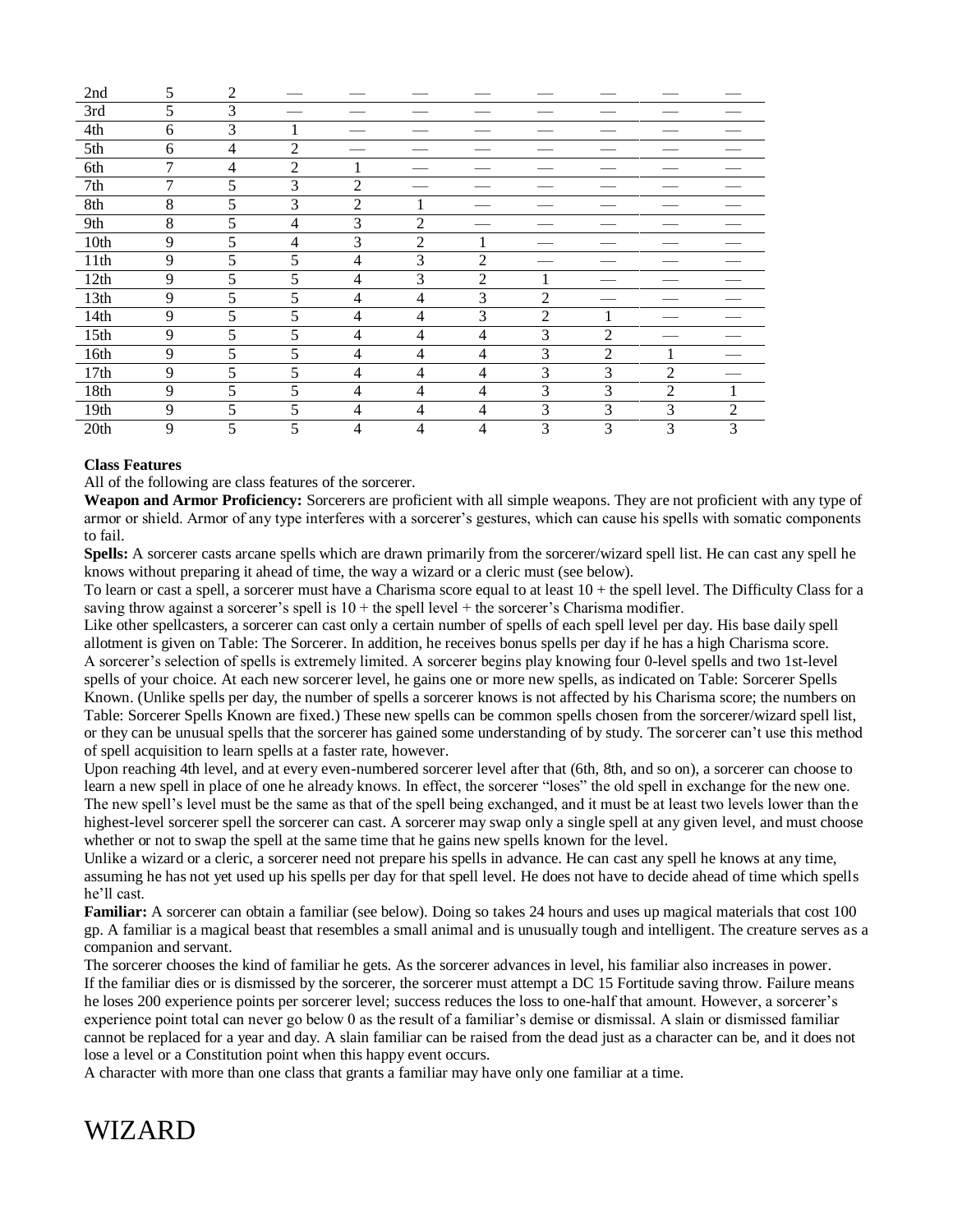### **Alignment:** Any. **Hit Die:** d4.

**Class Skills**

The wizard's class skills (and the key ability for each skill) are Concentration (Con), Craft (Int), Decipher Script (Int), Knowledge (all skills, taken individually) (Int), Profession (Wis), and Spellcraft (Int). See Chapter 4: Skills for skill descriptions.

**Skill Points at 1st Level:**  $(2 + \text{Int modifier})$  x4.

**Skill Points at Each Additional Level:** 2 + Int modifier.

|  |  | <b>Table: The Wizard</b> |
|--|--|--------------------------|
|--|--|--------------------------|

|                  |                    |             |             |             |                | Spells per Day -         |                |                 |                          |                          |                          |                |                |                |                |
|------------------|--------------------|-------------|-------------|-------------|----------------|--------------------------|----------------|-----------------|--------------------------|--------------------------|--------------------------|----------------|----------------|----------------|----------------|
|                  | <b>Base Attack</b> | Fort        | <b>Ref</b>  | Will        |                |                          |                |                 |                          |                          |                          |                |                |                |                |
| Level            | <b>Bonus</b>       | <b>Save</b> | <b>Save</b> | <b>Save</b> | <b>Special</b> | $\bf{0}$                 | 1st            | 2 <sub>nd</sub> | 3rd                      | 4th                      | 5th                      | 6th            | 7th            | 8th            | 9th            |
|                  |                    |             |             |             | Summon         |                          |                |                 |                          |                          |                          |                |                |                |                |
|                  |                    |             |             |             | familiar,      |                          |                |                 |                          |                          |                          |                |                |                |                |
|                  |                    |             |             |             | Scribe         |                          |                |                 |                          |                          |                          |                |                |                |                |
| 1st              | $+0$               | $+0$        | $+0$        | $+2$        | Scroll         | 3                        |                |                 |                          |                          |                          |                |                |                |                |
| 2nd              | $+1$               | $+0$        | $+0$        | $+3$        |                | 4                        | $\overline{c}$ |                 |                          |                          |                          |                |                |                |                |
| 3rd              | $+1$               | $+1$        | $+1$        | $+3$        |                | $\overline{4}$           | $\overline{2}$ |                 |                          |                          |                          |                |                |                |                |
| 4th              | $+2$               | $+1$        | $+1$        | $+4$        |                | 4                        | 3              | $\overline{2}$  |                          |                          |                          |                |                |                |                |
| 5th              | $+2$               | $+1$        | $+1$        | $+4$        | Bonus feat     | 4                        | 3              | $\overline{2}$  | 1                        |                          |                          |                |                |                |                |
| 6th              | $+3$               | $+2$        | $+2$        | $+5$        |                | 4                        | 3              | 3               | $\overline{2}$           |                          |                          |                |                |                |                |
| 7th              | $+3$               | $+2$        | $+2$        | $+5$        |                | $\overline{4}$           | 4              | 3               | 2                        | 1                        | $\overline{\phantom{a}}$ |                |                |                |                |
| 8th              | $+4$               | $+2$        | $+2$        | $+6$        |                | 4                        | 4              | 3               | 3                        | $\overline{2}$           |                          |                |                |                |                |
| 9th              | $+4$               | $+3$        | $+3$        | $+6$        |                | $\overline{4}$           | 4              | 4               | 3                        | $\overline{c}$           | 1                        |                |                |                |                |
| 10th             | $+5$               | $+3$        | $+3$        | $+7$        | Bonus feat     | $\overline{\mathcal{L}}$ | 4              | 4               | 3                        | 3                        | $\overline{2}$           |                |                |                |                |
| 11th             | $+5$               | $+3$        | $+3$        | $+7$        |                | 4                        | 4              | 4               | 4                        | 3                        | $\overline{2}$           | 1              |                |                |                |
| 12 <sup>th</sup> | $+6/+1$            | $+4$        | $+4$        | $+8$        |                | $\overline{4}$           | 4              | 4               | 4                        | 3                        | 3                        | $\overline{c}$ |                |                |                |
| 13th             | $+6/+1$            | $+4$        | $+4$        | $+8$        |                | 4                        | 4              | 4               | 4                        | $\overline{\mathcal{L}}$ | 3                        | $\overline{2}$ |                |                |                |
| 14th             | $+7/+2$            | $+4$        | $+4$        | $+9$        |                | $\overline{4}$           | 4              | 4               | 4                        | 4                        | 3                        | 3              | $\overline{2}$ |                |                |
| 15 <sup>th</sup> | $+7/+2$            | $+5$        | $+5$        | $+9$        | Bonus feat     | 4                        | 4              | 4               | 4                        | 4                        | $\overline{\mathcal{L}}$ | $\overline{3}$ | $\overline{c}$ |                |                |
| 16th             | $+8/+3$            | $+5$        | $+5$        | $+10$       |                | 4                        | 4              | 4               | $\overline{\mathcal{L}}$ | $\overline{\mathcal{L}}$ | 4                        | 3              | $\overline{3}$ | $\overline{2}$ |                |
| 17th             | $+8/+3$            | $+5$        | $+5$        | $+10$       |                | 4                        | 4              | 4               | 4                        | 4                        | 4                        | 4              | 3              | $\mathfrak{2}$ |                |
| 18th             | $+9/+4$            | $+6$        | $+6$        | $+11$       |                | 4                        | 4              | 4               | 4                        | 4                        | $\overline{\mathcal{L}}$ | 4              | 3              | 3              | $\overline{2}$ |
| 19th             | $+9/+4$            | $+6$        | $+6$        | $+11$       |                | 4                        | 4              | 4               | 4                        | 4                        | 4                        | 4              | 4              | 3              | $\overline{3}$ |
| 20th             | $+10/+5$           | $+6$        | $+6$        | $+12$       | Bonus feat     | 4                        | 4              | 4               | 4                        | 4                        | 4                        | 4              | $\overline{4}$ | 4              | 4              |

#### **Class Features**

All of the following are class features of the wizard.

**Weapon and Armor Proficiency:** Wizards are proficient with the club, dagger, heavy crossbow, light crossbow, and quarterstaff, but not with any type of armor or shield. Armor of any type interferes with a wizard's movements, which can cause her spells with somatic components to fail.

**Spells:** A wizard casts arcane spells which are drawn from the sorcerer/ wizard spell list. A wizard must choose and prepare her spells ahead of time (see below).

To learn, prepare, or cast a spell, the wizard must have an Intelligence score equal to at least 10 + the spell level. The Difficulty Class for a saving throw against a wizard's spell is  $10 +$  the spell level  $+$  the wizard's Intelligence modifier. Like other spellcasters, a wizard can cast only a certain number of spells of each spell level per day. Her base daily spell allotment is given on Table: The Wizard. In addition, she receives bonus spells per day if she has a high Intelligence score. Unlike a bard or sorcerer, a wizard may know any number of spells. She must choose and prepare her spells ahead of time by getting a good night's sleep and spending 1 hour studying her spellbook. While studying, the wizard decides which spells to prepare.

**Bonus Languages:** A wizard may substitute Draconic for one of the bonus languages available to the character because of her race.

**Familiar:** A wizard can obtain a familiar in exactly the same manner as a sorcerer can. See the sorcerer description and the information on Familiars below for details.

**Scribe Scroll:** At 1st level, a wizard gains Scribe Scroll as a bonus feat.

**Bonus Feats:** At 5th, 10th, 15th, and 20th level, a wizard gains a bonus feat. At each such opportunity, she can choose a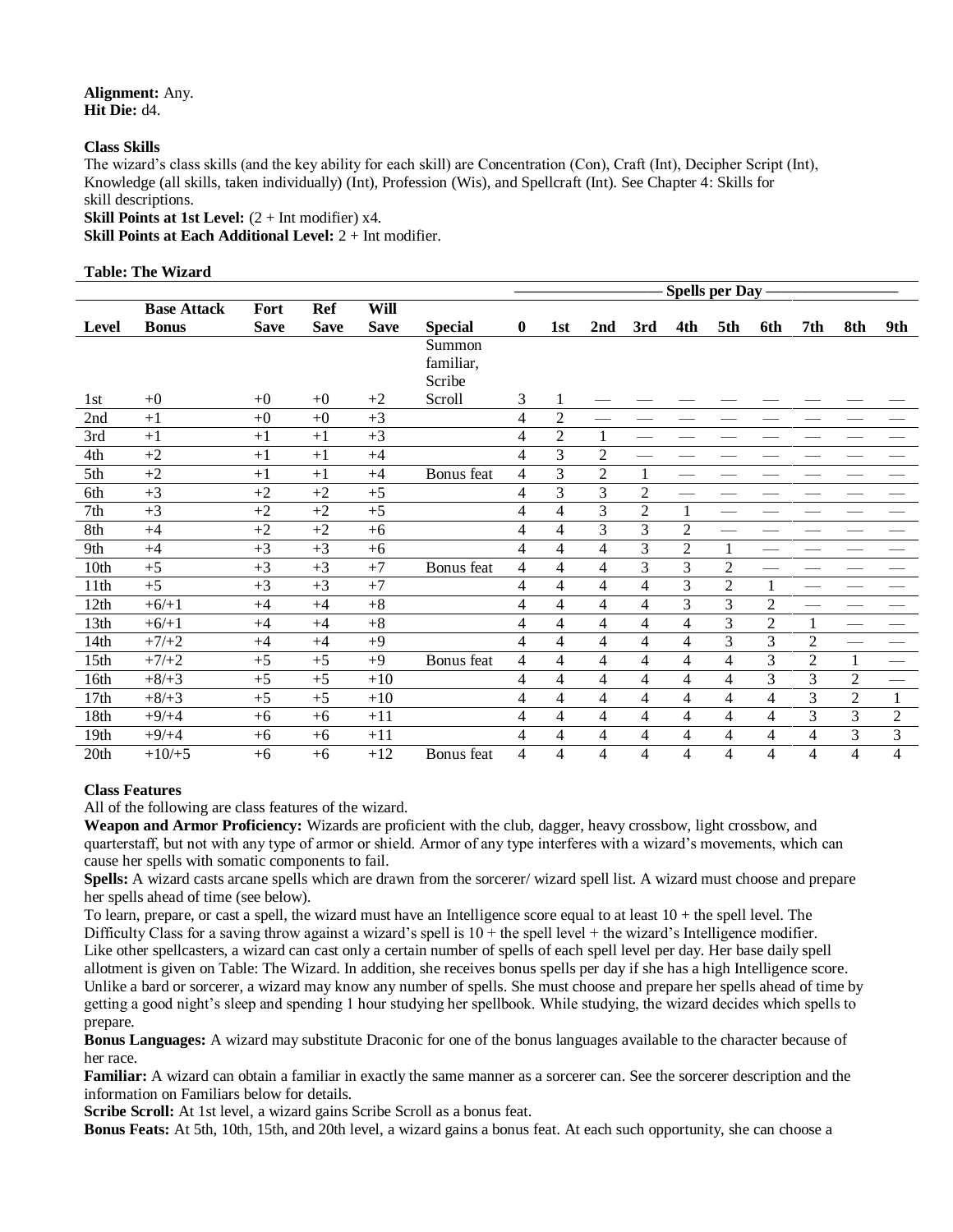metamagic feat, an item creation feat, or Spell Mastery. The wizard must still meet all prerequisites for a bonus feat, including caster level minimums.

These bonus feats are in addition to the feat that a character of any class gets from advancing levels. The wizard is not limited to the categories of item creation feats, metamagic feats, or Spell Mastery when choosing these feats.

**Spellbooks:** A wizard must study her spellbook each day to prepare her spells. She cannot prepare any spell not recorded in her spellbook, except for *read magic*, which all wizards can prepare from memory.

A wizard begins play with a spellbook containing all 0-level wizard spells (except those from her prohibited school or schools, if any; see School Specialization, below) plus three 1st-level spells of your choice. For each point of Intelligence bonus the wizard has, the spellbook holds one additional 1st-level spell of your choice. At each new wizard level, she gains two new spells of any spell level or levels that she can cast (based on her new wizard level) for her spellbook. At any time, a wizard can also add spells found in other wizards' spellbooks to her own.

#### SCHOOL SPECIALIZATION

A school is one of eight groupings of spells, each defined by a common theme. If desired, a wizard may specialize in one school of magic (see below). Specialization allows a wizard to cast extra spells from her chosen school, but she then never learns to cast spells from some other schools.

A specialist wizard can prepare one additional spell of her specialty school per spell level each day. She also gains a  $+2$ bonus on Spellcraft checks to learn the spells of her chosen school.

The wizard must choose whether to specialize and, if she does so, choose her specialty at 1st level. At this time, she must also give up two other schools of magic (unless she chooses to specialize in divination; see below), which become her prohibited schools.

A wizard can never give up divination to fulfill this requirement.

Spells of the prohibited school or schools are not available to the wizard, and she can't even cast such spells from scrolls or fire them from wands. She may not change either her specialization or her prohibited schools later.

The eight schools of arcane magic are abjuration, conjuration, divination, enchantment, evocation, illusion, necromancy, and transmutation.

Spells that do not fall into any of these schools are called universal spells.

*Abjuration:* Spells that protect, block, or banish. An abjuration specialist is called an abjurer.

*Conjuration:* Spells that bring creatures or materials to the caster. A conjuration specialist is called a conjurer.

*Divination:* Spells that reveal information. A divination specialist is called a diviner. Unlike the other specialists, a diviner must give up only one other school.

*Enchantment:* Spells that imbue the recipient with some property or grant the caster power over another being. An enchantment specialist is called an enchanter.

*Evocation:* Spells that manipulate energy or create something from nothing. An evocation specialist is called an evoker. *Illusion:* Spells that alter perception or create false images. An illusion specialist is called an illusionist.

*Necromancy:* Spells that manipulate, create, or destroy life or life force. A necromancy specialist is called a necromancer. *Transmutation:* Spells that transform the recipient physically or change its properties in a more subtle way. A transmutation specialist is called a transmuter.

*Universal:* Not a school, but a category for spells that all wizards can learn. A wizard cannot select universal as a specialty school or as a prohibited school. Only a limited number of spells fall into this category.

#### FAMILIARS

A familiar is a normal animal that gains new powers and becomes a magical beast when summoned to service by a sorcerer or wizard. It retains the appearance, Hit Dice, base attack bonus, base save bonuses, skills, and feats of the normal animal it once was, but it is treated as a magical beast instead of an animal for the purpose of any effect that depends on its type. Only a normal, unmodified animal may become a familiar. An animal companion cannot also function as a familiar.

A familiar also grants special abilities to its master (a sorcerer or wizard), as given on the table below. These special abilities apply only when the master and familiar are within 1 mile of each other.

Levels of different classes that are entitled to familiars stack for the purpose of determining any familiar abilities that depend on the master's level.

| Familiar           | <b>Special</b>                                            |
|--------------------|-----------------------------------------------------------|
| Bat                | Master gains $a + 3$ bonus on Listen checks               |
| Cat                | Master gains $a + 3$ bonus on Move Silently checks        |
| Hawk               | Master gains $a + 3$ bonus on Spot checks in bright light |
| Lizard             | Master gains $a + 3$ bonus on Climb checks                |
| Owl                | Master gains $a + 3$ bonus on Spot checks in shadows      |
| Rat                | Master gains $a + 2$ bonus on Fortitude saves             |
| Raven <sup>1</sup> | Master gains $a + 3$ bonus on Appraise checks             |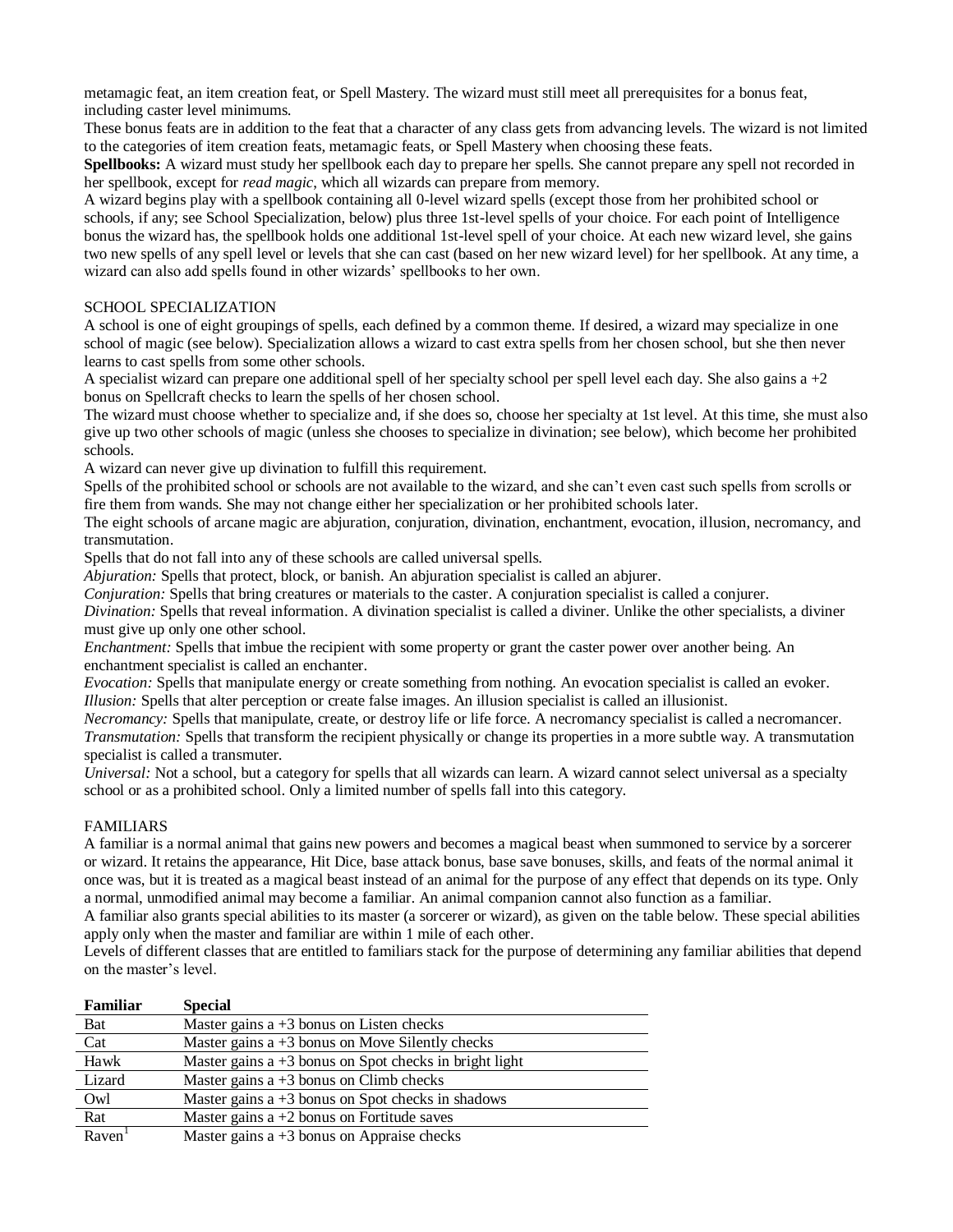| Snake <sup>2</sup>                                                                            | Master gains $a + 3$ bonus on Bluff checks |  |  |
|-----------------------------------------------------------------------------------------------|--------------------------------------------|--|--|
| Toad                                                                                          | Master gains $+3$ hit points               |  |  |
| Weasel                                                                                        | Master gains $a + 2$ bonus on Reflex saves |  |  |
| $1$ A raven familiar can speak one language of its master's choice as a supernatural ability. |                                            |  |  |

<sup>2</sup> Tiny viper.

**Familiar Basics:** Use the basic statistics for a creature of the familiar's kind, but make the following changes:

*Hit Dice:* For the purpose of effects related to number of Hit Dice, use the master's character level or the familiar's normal HD total, whichever is higher.

*Hit Points:* The familiar has one-half the master's total hit points (not including temporary hit points), rounded down, regardless of its actual Hit Dice.

*Attacks:* Use the master's base attack bonus, as calculated from all his classes. Use the familiar's Dexterity or Strength modifier, whichever is greater, to get the familiar's melee attack bonus with natural weapons.

Damage equals that of a normal creature of the familiar's kind.

*Saving Throws:* For each saving throw, use either the familiar's base save bonus (Fortitude +2, Reflex +2, Will +0) or the master's (as calculated from all his classes), whichever is better. The familiar uses its own ability modifiers to saves, and it doesn't share any of the other bonuses that the master might have on saves.

*Skills:* For each skill in which either the master or the familiar has ranks, use either the normal skill ranks for an animal of that type or the master's skill ranks, whichever are better. In either case, the familiar uses its own ability modifiers. Regardless of a familiar's total skill modifiers, some skills may remain beyond the familiar's ability to use.

**Familiar Ability Descriptions:** All familiars have special abilities (or impart abilities to their masters) depending on the master's combined level in classes that grant familiars, as shown on the table below. The abilities given on the table are cumulative.

*Natural Armor Adj.:* The number noted here is an improvement to the familiar's existing natural armor bonus. *Int:* The familiar's Intelligence score.

*Alertness (Ex):* While a familiar is within arm's reach, the master gains the Alertness feat.

*Improved Evasion (Ex):* When subjected to an attack that normally allows a Reflex saving throw for half damage, a familiar takes no damage if it makes a successful saving throw and half damage even if the saving throw fails.

*Share Spells:* At the master's option, he may have any spell (but not any spell-like ability) he casts on himself also affect his familiar. The familiar must be within 5 feet at the time of casting to receive the benefit.

If the spell or effect has a duration other than instantaneous, it stops affecting the familiar if it moves farther than 5 feet away and will not affect the familiar again even if it returns to the master before the duration expires. Additionally, the master may cast a spell with a target of "You" on his familiar (as a touch range spell) instead of on himself.

A master and his familiar can share spells even if the spells normally do not affect creatures of the familiar's type (magical beast).

*Empathic Link (Su):* The master has an empathic link with his familiar out to a distance of up to 1 mile. The master cannot see through the familiar's eyes, but they can communicate empathically. Because of the limited nature of the link, only general emotional content can be communicated.

Because of this empathic link, the master has the same connection to an item or place that his familiar does.

*Deliver Touch Spells (Su):* If the master is 3rd level or higher, a familiar can deliver touch spells for him. If the master and the familiar are in contact at the time the master casts a touch spell, he can designate his familiar as the "toucher." The familiar can then deliver the touch spell just as the master could. As usual, if the master casts another spell before the touch is delivered, the touch spell dissipates.

*Speak with Master (Ex):* If the master is 5th level or higher, a familiar and the master can communicate verbally as if they were using a common language. Other creatures do not understand the communication without magical help.

*Speak with Animals of Its Kind (Ex):* If the master is 7th level or higher, a familiar can communicate with animals of approximately the same kind as itself (including dire varieties): bats with bats, rats with rodents, cats with felines, hawks and owls and ravens with birds, lizards and snakes with reptiles, toads with amphibians, weasels with similar creatures (weasels, minks, polecats, ermines, skunks, wolverines, and badgers). Such communication is limited by the intelligence of the conversing creatures.

*Spell Resistance (Ex):* If the master is 11th level or higher, a familiar gains spell resistance equal to the master's level  $+ 5$ . To affect the familiar with a spell, another spellcaster must get a result on a caster level check (1d20 + caster level) that equals or exceeds the familiar's spell resistance.

*Scry on Familiar (Sp):* If the master is 13th level or higher, he may scry on his familiar (as if casting the *scrying* spell) once per day.

|         | Master Class Level Natural Armor Adj. Int Special |                                                          |
|---------|---------------------------------------------------|----------------------------------------------------------|
| 1st–2nd |                                                   | Alertness, improved evasion, share spells, empathic link |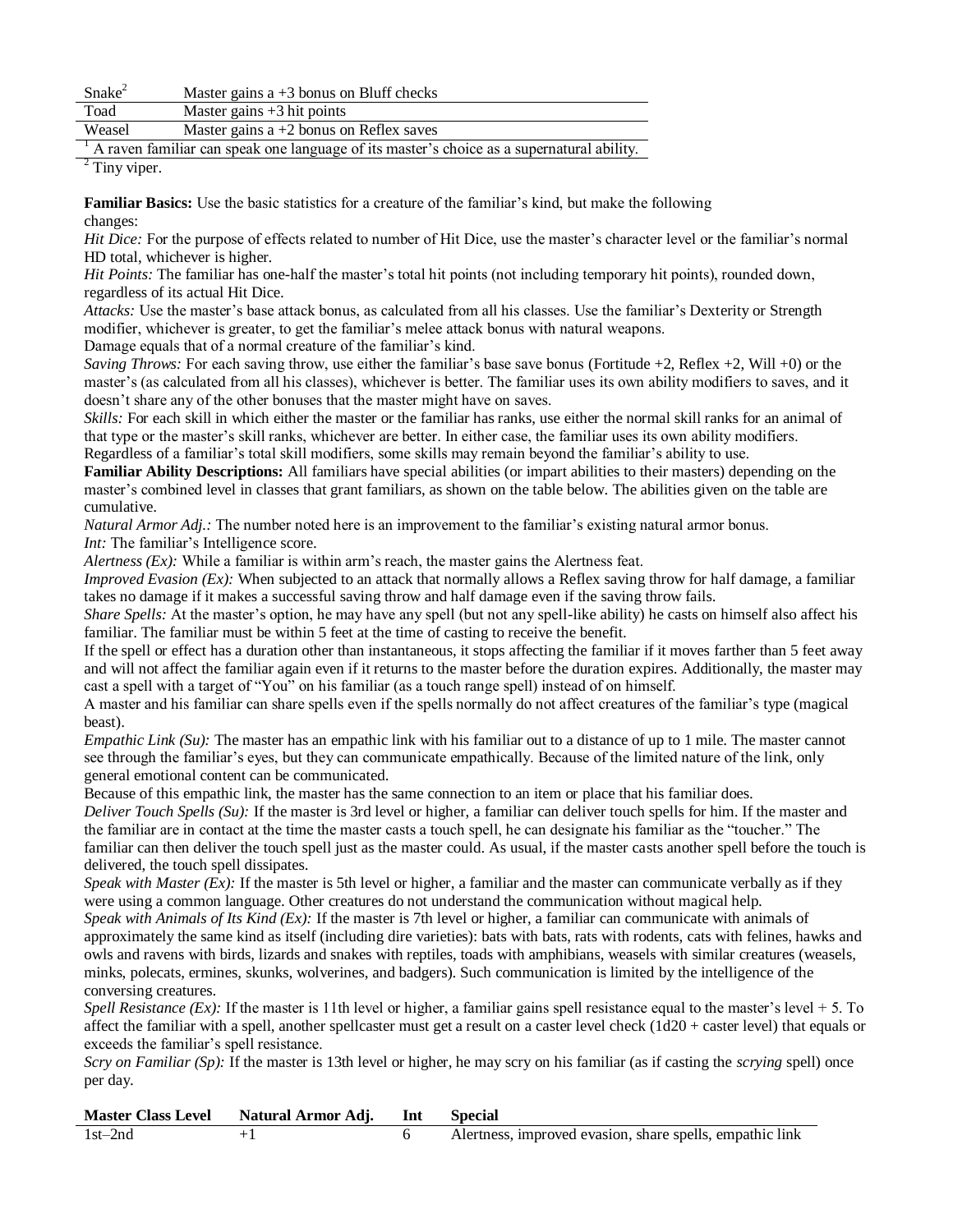| $3rd-4th$   | $+2$  |    | Deliver touch spells           |
|-------------|-------|----|--------------------------------|
| 5th-6th     | $+3$  |    | Speak with master              |
| 7th–8th     | $+4$  |    | Speak with animals of its kind |
| $9th-10th$  | $+5$  | 10 |                                |
| $11th-12th$ | $+6$  |    | Spell resistance               |
| $13th-14th$ |       | 12 | Scry on familiar               |
| $15th-16th$ | $+8$  | 13 |                                |
| $17th-18th$ | $+9$  | 14 |                                |
| $19th-20th$ | $+10$ |    |                                |

### ARCANE SPELLS AND ARMOR

Wizards and sorcerers do not know how to wear armor effectively.

If desired, they can wear armor anyway (though they'll be clumsy in it), or they can gain training in the proper use of armor (with the various Armor Proficiency feats—light, medium, and heavy—and the Shield Proficiency feat), or they can multiclass to add a class that grants them armor proficiency. Even if a wizard or sorcerer is wearing armor with which he or she is proficient, however, it might still interfere with spellcasting.

Armor restricts the complicated gestures that a wizards or sorcerer must make while casting any spell that has a somatic component (most do). The armor and shield descriptions list the arcane spell failure chance for different armors and shields. By contrast, bards not only know how to wear light armor effectively, but they can also ignore the arcane spell failure chance for such armor. A bard wearing armor heavier than light or using any type of shield incurs the normal arcane spell failure chance, even if he becomes proficient with that armor.

If a spell doesn't have a somatic component, an arcane spellcaster can cast it with no problem while wearing armor. Such spells can also be cast even if the caster's hands are bound or if he or she is grappling (although Concentration checks still apply normally). Also, the metamagic feat Still Spell allows a spellcaster to prepare or cast a spell at one spell level higher than normal without the somatic component. This also provides a way to cast a spell while wearing armor without risking arcane spell failure.

# MULTICLASS CHARACTERS

A character may add new classes as he or she progresses in level, thus becoming a multiclass character. The class abilities from a character's different classes combine to determine a multiclass character's overall abilities. Multiclassing improves a character's versatility at the expense of focus.

## CLASS AND LEVEL FEATURES

As a general rule, the abilities of a multiclass character are the sum of the abilities of each of the character's classes.

Level: "Character level" is a character's total number of levels. It is used to determine when feats and ability score boosts are gained.

"Class level" is a character's level in a particular class. For a character whose levels are all in the same class, character level and class level are the same.

**Hit Points:** A character gains hit points from each class as his or her class level increases, adding the new hit points to the previous total.

**Base Attack Bonus:** Add the base attack bonuses acquired for each class to get the character's base attack bonus. A resulting value of +6 or higher provides the character with multiple attacks.

**Saving Throws:** Add the base save bonuses for each class together.

**Skills:** If a skill is a class skill for any of a multiclass character's classes, then character level determines a skill's maximum rank. (The maximum rank for a class skill is  $3 +$  character level.)

If a skill is not a class skill for any of a multiclass character's classes, the maximum rank for that skill is one-half the maximum for a class skill.

**Class Features:** A multiclass character gets all the class features of all his or her classes but must also suffer the consequences of the special restrictions of all his or her classes. (*Exception:* A character who acquires the barbarian class does not become illiterate.)

In the special case of turning undead, both clerics and experienced paladins have the same ability. If the character's paladin level is 4th or higher, her effective turning level is her cleric level plus her paladin level minus 3.

In the special case of uncanny dodge, both experienced barbarians and experienced rogues have the same ability. When a barbarian/rogue would gain uncanny dodge a second time (for her second class), she instead gains improved uncanny dodge, if she does not already have it. Her barbarian and rogue levels stack to determine the rogue level an attacker needs to flank her.

In the special case of obtaining a familiar, both wizards and sorcerers have the same ability. A sorcerer/wizard stacks his